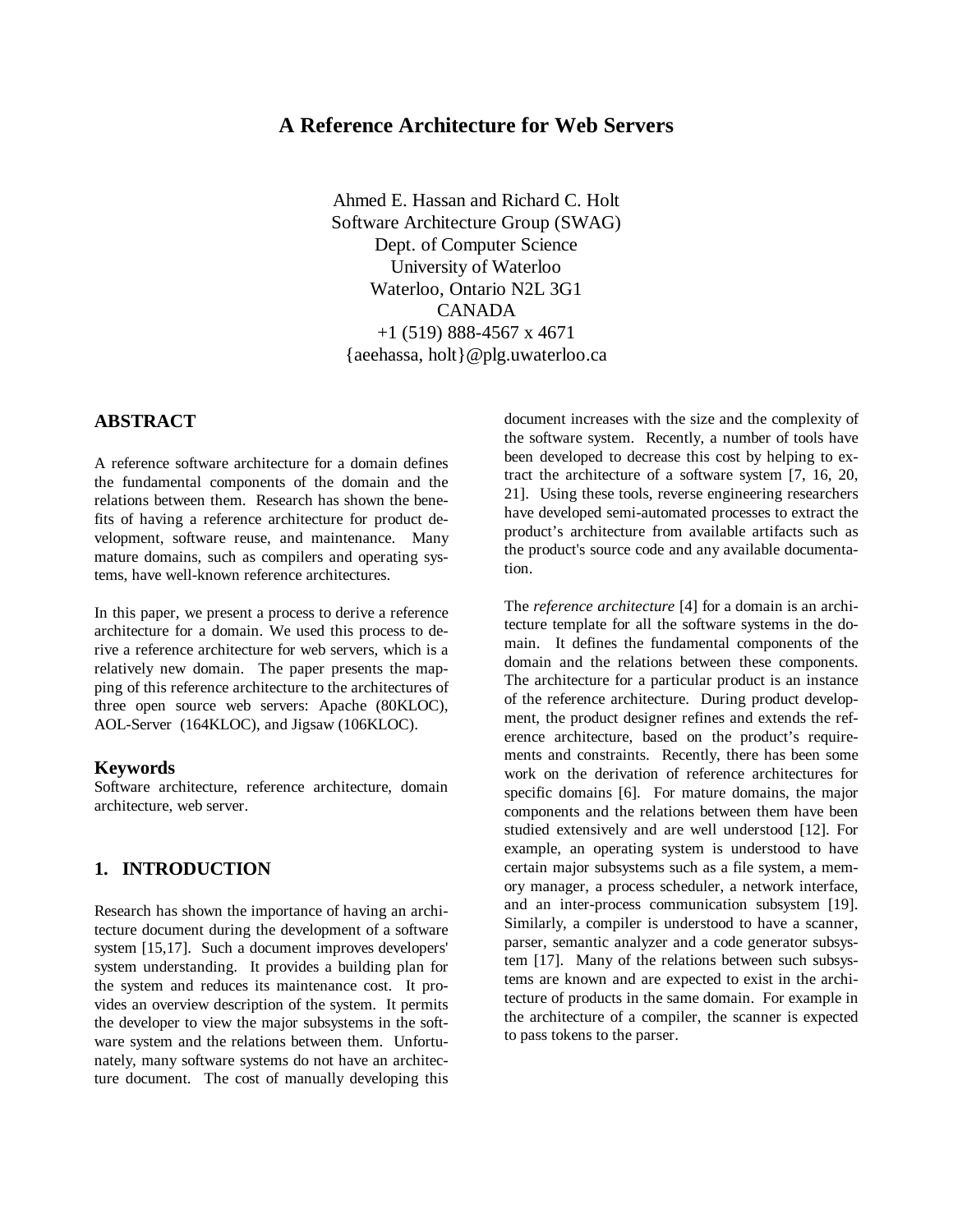Research has shown that a reference architecture enables software reuse and reduces the development efforts [9]. The different components of the reference architecture provide a template for design and code reuse. Software architecture analysis methods such as SAAM [11] use a reference architecture to evaluate alternative architectures. As new products are developed in new domains, the designers develop new sets of concepts and names. The comparison of architecture alternatives in new domains is hampered by the lack of consistency among concepts and terminology. A reference architecture provides a common nomenclature across all software systems in the same domain, this allows the architectures of a set of products to be described uniformly. Such uniformity establishes a common level of understanding and assists in comparing the different architectures. The existence of a reference architecture is useful in the reverse engineering of a software system in the domain [18], by providing a set of suggested subsystems and relations between them that can be expected to exist in the investigated system.

The web server domain is an emerging domain. The architecture of different web servers has not been studied extensively. Little has been published about the reference architecture for web servers. Luckily, three implementations of a web server are available online under an open source license: Apache [3], AOLServer [2], and Jigsaw [10]. Developed by three different organizations with distinct requirements, built using different development techniques, and with their source code available online, these web servers are prime candidates to study in the derivation of a reference architecture. Using the architecture of these three servers and a modest amount of web server domain knowledge, we developed a reference architecture for web server. We will present this reference architecture and will show how it is mapped to the architecture of each of the three web servers, to validate the derivation process.

## **2. THE WEB BROWSER DOMAIN**

Web servers provide access to many features for users such as daily news, email service, etc. A user needs a web browser to access these features. For example, when a user using his or her browser wants to check the daily news, he or she enters the Uniform Resource Locator (URL) for the document that contains the daily news, such as *http://www.cnn.com/index.html*. Using the HyperText Transfer Protocol (HTTP), the browser in turn requests the daily news from the CNN web server. The CNN web server locates the resource that contains the daily news and sends the daily news back to the browser, which displays it to the user.

Figure 1 shows the interaction between the web server software and the rest of the environment. A web server is responsible for providing access to resources that are under control of the operating system. The most prominent web servers include Apache, StrongHold, Netscape's iPlanet, and Microsoft's IIS web server [13]. The web server provides access to resources that range from static documents, such as HTML or text, to more dynamic resources, which are created by executing programs on the web server's machine. Java servlets and Common Gateway Interface (CGI) are some of the types of programs that are executed by web servers. The clients accessing the web server are called browsers. Browsers' capabilities range from simple text oriented browser to graphically capable browsers. The most prominent browsers include Netscape Navigator, Internet Explorer, and Lynx.



**Figure 1: Web server in the network environment.** 

A web server can be thought of as the operating system's portal to the web. It provides a façade to the operating systems resources. It encapsulates the operating system and provides the requested resources to the browser using the functionality of the local operating system. Web servers have similar functionality, for example, all web servers can serve simple text files. But each web server may have extra features based on its design goals, for example, not all servers can serve Java servlets. The existence of a common set of features leads to the existence of a common reference architecture for web servers.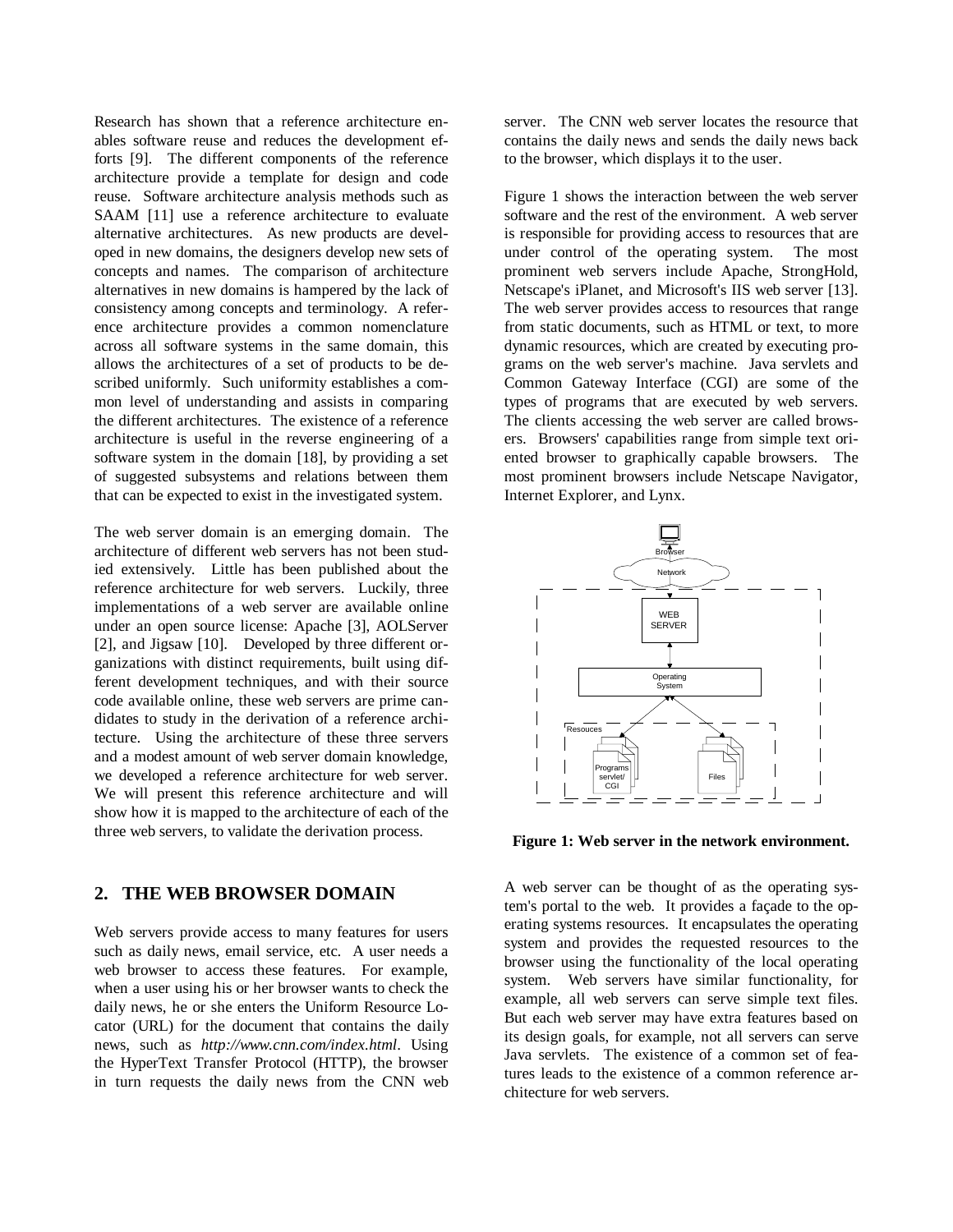# **3. DERIVING A REFERENCE ARCHITECTURE**

Starting from the source code of three different web servers and no architecture documentation, we derived a reference architecture for the web server domain. We are not web server domain experts, and we were not able to interview any of the developers of the systems. Instead, we used the defining artifact of these systems: their source code.

Kazman [11] describes a method to derive a reference architecture for use in conducting the SAAM analysis. Using a set of scenarios that represent the important usages of the system, a domain expert traces the implementation of the scenarios and recovers a subset of the reference architecture. Kazman [1] acknowledges that the derived architecture is an incomplete reference architecture, but it is sufficient for conducting the SAAM analysis. The derived reference architecture is limited by the quality and the quantity of the chosen scenarios.

We will now present a process for deriving a reference architecture by a non-domain expert. Given a set of implementations (such as Apache, AOLServer, and Jigsaw), some documentation for each implementation and some domain knowledge, our process for deriving the reference architecture consists of these four steps:

*Step 1:* Derive a conceptual (as-designed) architecture (see Figures 4, 6 & 8) for each implementation, as follows:

> *Step 1a:* Propose a conceptual architecture for each implementation, using domain knowledge and available documentation.

> *Step 1b:* Refine the conceptual architecture using the concrete (as implemented) architecture.

*Step 2:* Derive a reference architecture (see Figure 3) using the conceptual architectures derived in step 1 as follows:

> *Step 2a:* Propose a reference architecture based on domain knowledge and the common structure between the conceptual architectures.

> *Step 2b:* Refine the reference architecture using the conceptual architectures from step 1.

Figure 2 depicts the process used for deriving the reference architecture for web servers. Step 1 was performed for all three servers, creating their conceptual architecture.



**Figure 2: Reference architecture derivation process.** 

The conceptual architecture shows the system's subsystems and the inter subsystem relations that are meaningful to the system's developers. As we were not able to interview the developers, we built the conceptual architecture using available documentation and domain knowledge that we acquired from using web servers/browsers and installing the Apache server. We used the Portable BookShelf (PBS) tool [13] to visualize and validate each conceptual architecture. The PBS tool recovers the concrete architecture of the system from the source code of the software system. The concrete architecture shows the actual relations between the different subsystems according to the system's source code. As pointed by Bowman [5], the concrete architecture is likely to have more dependencies than the dependencies in the conceptual architecture. We examined the unexpected dependency relations and revised our conceptual architectures where appropriate. For example, if the dependency relation was due to developer's laziness (from code comments) and was not essential, it was not added to our conceptual architecture. We added relations that we missed due to features that were not documented. We did not add relations when we were not able to justify their existence. Using the revised conceptual architecture and the knowledge we gained about the web server domain, we compared the different conceptual architectures to find common components and common relations between components. Based on the commonality analysis, we inferred a reference architecture. Later we validated that each of the architectures of each web servers had a direct mapping back to our reference architecture for web servers.

# **4. WEB SERVER REFERENCE ARCHITECTURE**

Following the process presented in the previous section, we derived the web server reference architecture, shown in Figure 3. The reference architecture follows a pipe and filter architecture style, as described by Shaw and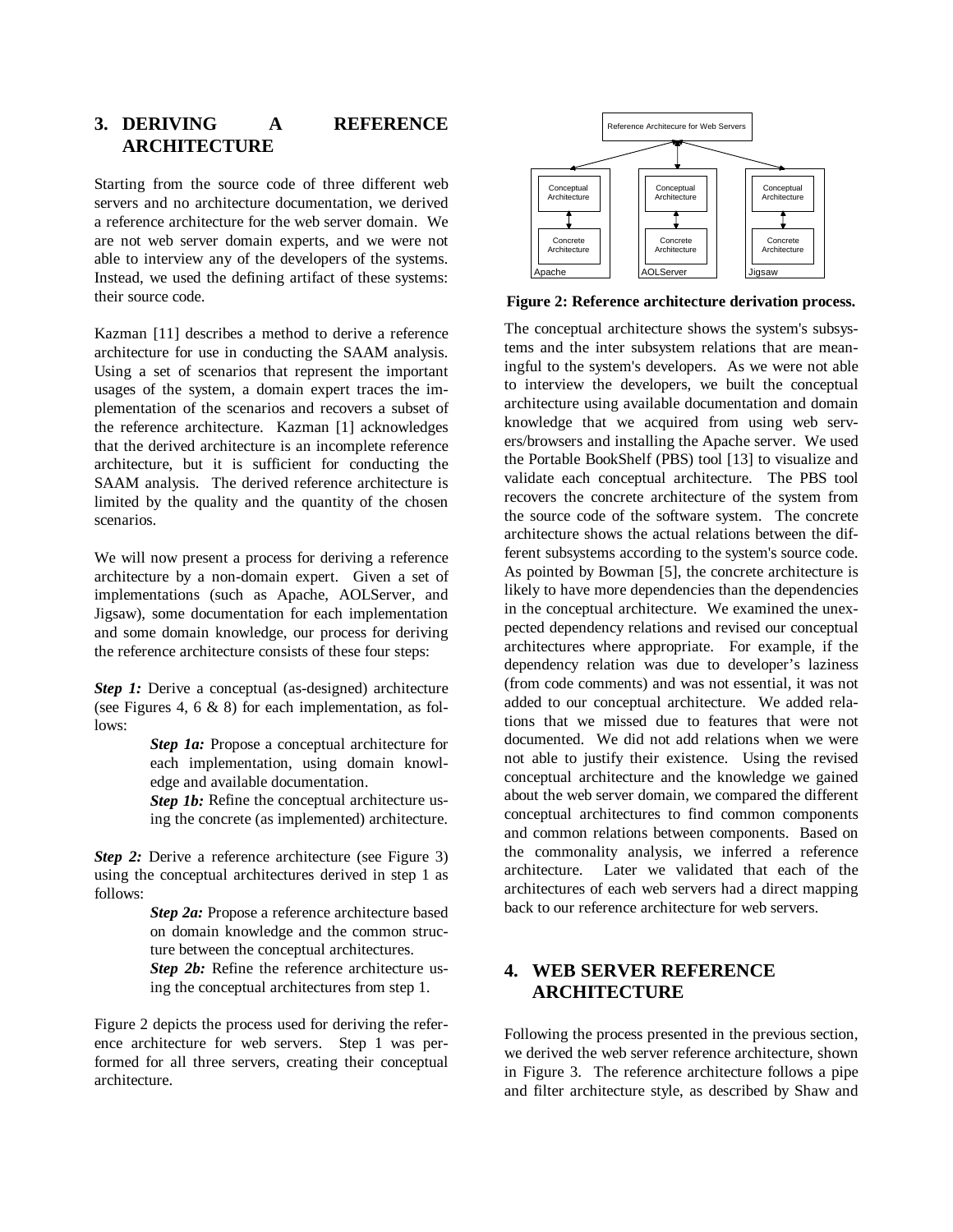Garlan [17]. This reference architecture specifies the data flow and the dependency between the different subsystems. The reference architecture is composed of seven major subsystems that are divided between two layers: a *server* layer and a *support* layer. The server layer contains five subsystems that are responsible for implementing the functionality of the web server. We will now discuss the server subsystems:



**Figure 3: Web server reference architecture.** 

- 1. The *Reception* subsystem interprets the resource request protocol, such as the HTTP protocol. It is responsible for waiting for browser requests that arrive through the network, parsing the requests, and building an internal representation of the request so the other subsystems could operate on the request without any knowledge of the HTTP protocol. In addition, it determines the capabilities of the browser (such as simple text browser or graphically capable browser) and adjusts the request's response to match these capabilities. This subsystem contains the logic and the data structures needed to handle multiple browser requests simultaneously.
- 2. The *Request Analyzer* subsystem operates on the internal representation of the request, built by the Reception subsystem. This subsystem translates the location of the resource from a network location to local file name. For ex-

ample, a request for resource *~/index.html* could be transformed to local file */usr/httpd/pub/webfiles/index.html*. Also, this subsystem may correct the spelling of the requested resource, if it cannot find an appropriate resource. For example, if the user mistyped *index.html* as *indAx.html*, the Request Analyzer subsystem could correct the typing error.

- 3. The *Access Control* subsystem enforces the access rules employed by the server. It authenticates the browsers and authorizes their access to the requested resources. This is the subsystem that requests a username and password to access the required resources, if needed.
- 4. The *Resource Handler* subsystem determines the type of the resource requested by the browser, executes it and generates the response. For example, the Resource Handler subsystem must determine if the requested resource is a static file that can be sent back directly to the user or if it is a program that must be executed to generate the response.
- 5. The *Transaction Log* subsystem records all the requests and their result.

The support layer contains two subsystems that provide functions that are used by the subsystems in the upper server layer:

- The *Utility* subsystem contains functions that are used by all other subsystems. It has functions for manipulating strings or URLs and many commonly used functions.
- The *Operating System Abstraction Layer* (OSAL) encapsulates the operating system specific functionality to facilitate the porting of the server to different platforms. This layer will not exist in a server that is designed to run on only one platform.

In a later section, we will map the conceptual architecture of the each of the three web servers to our derived reference architecture.

# **5. FLEXIBILITY OF THE REFERENCE ARCHITECTURE**

To be useful a reference architecture must be flexible enough to encompass many product architectures. We will now list some of the ways in which our reference architecture is flexible.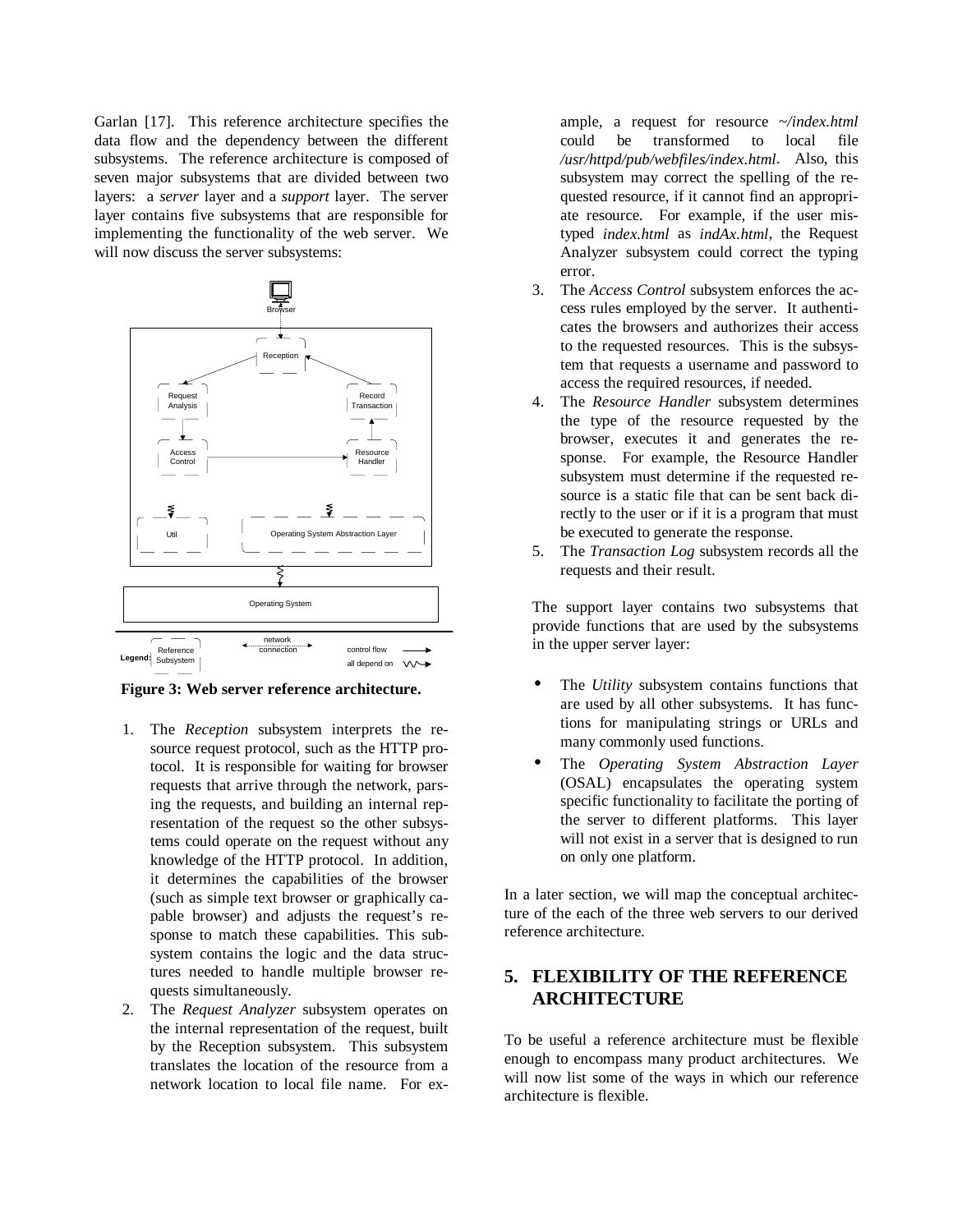#### **Resource Mapping Flexibility**

A web server controls access to resources that are available through the local operating system. To perform its tasks, it must map resources, which are on the operation system to resources on the web. A designer of a web server can choose different mapping methods, such as online or offline mapping. For online mapping, the mapping rules are applied to the resource as it is being served to the client. For off-line mapping, the rules are applied ahead of time and the results of the mappings are stored in a server cache. The online mapping is efficient for resources that change frequently, but this design has a higher overhead for serving resources, as the mapping operation must be performed every time the resource is requested. By specializing the design of the Resource Handle and Resource Analysis subsystems, the designer can create a web server to support these two mapping alternatives. The Apache server uses an online mapping and the Jigsaw server uses an offline mapping.

#### **Security Flexibility**

Web server designers have many choices of security models. The security model could range from simple username/password to more sophisticated models based on signed certificates. The reference architecture specifies only that an access control scheme exists but the details of the Access Control subsystem is left to the designer's discretion.

#### **Concurrency Flexibility**

For good response, web servers need to handle multiple clients simultaneously. The reference architecture does not specify how to implement this concurrency. The product designer can choose from a number of designs to achieve this concurrency using the reference architecture, by specializing the design of the Reception subsystem. A multi-threaded model (Jigsaw and AOL-Server) or a multi process model (Apache) can be used.

## **6. MAPPING THE CONCEPTUAL ARCHITECTURES TO THE REFERENCE ARCHITECTURE**

The presented reference architecture is based on the common features and functionalities in the three examined web servers. In this section, for each of the three web servers, we provide a brief background about the serve, a conceptual architecture diagram and a conceptual to reference architecture mapping diagram. The mapping diagram shows how the architecture for the software system can be viewed as an instance of the reference architecture. In the mapping diagram, a *rounded-dotted* box is a subsystem in the reference architecture and a *square* box is a subsystem in the conceptual architecture.

#### **6.1. Apache**

The Apache server (80KLOC) is the most used web server in the Internet [13]. Apache's first release was on April 1995. This server is being developed on the Internet as an open source project. Developers are encouraged to contribute to the development of the server, but a *Core* group of developers controls the architecture of the server and the features introduced in each release. Apache's main architect is Robert Thau. The top-level architecture of the server has not changed for the past five years. Apache's development documentation indicates that no subsystems where added or removed since 1995. The main design goals for the server followed by the Core group are: speed, simplicity, support for multiple platforms and ease of distributed development. We examined the source code of release 1.3.4. All the source code of the Apache is written in C.

The conceptual architecture of Apache, shown in Figure 4, has eight major subsystems. Execution of a request starts in the Core subsystem. The browser issues its request using the HTTP protocol to the machine running Apache. The Core subsystem is always waiting for incoming requests on the machine. The Core maintains a pool of processes to support answering multiple requests for different clients. Once the request is received by the Core subsystem, a *Request\_rec* structure is built. This structure stores the information needed to process the request by the other subsystems. This structure is passed to the next subsystem, the Translation subsystem. The Translation subsystem determines the local location of the requested resource. It spell checks the request and corrects it, if necessary. Next, the Authentication subsystem determines if the client requesting the resource needs to be authenticated. For example, the Authentication subsystem may ask the user for a username and password. The *Request\_rec* structure is then transferred to the Authorization subsystem, which checks if the client is authorized to access the requested resource. Next, the MIME type subsystem determines the type of the requested resource. The response for the request is generated in the Response subsystem. Finally, the Logging subsystem records the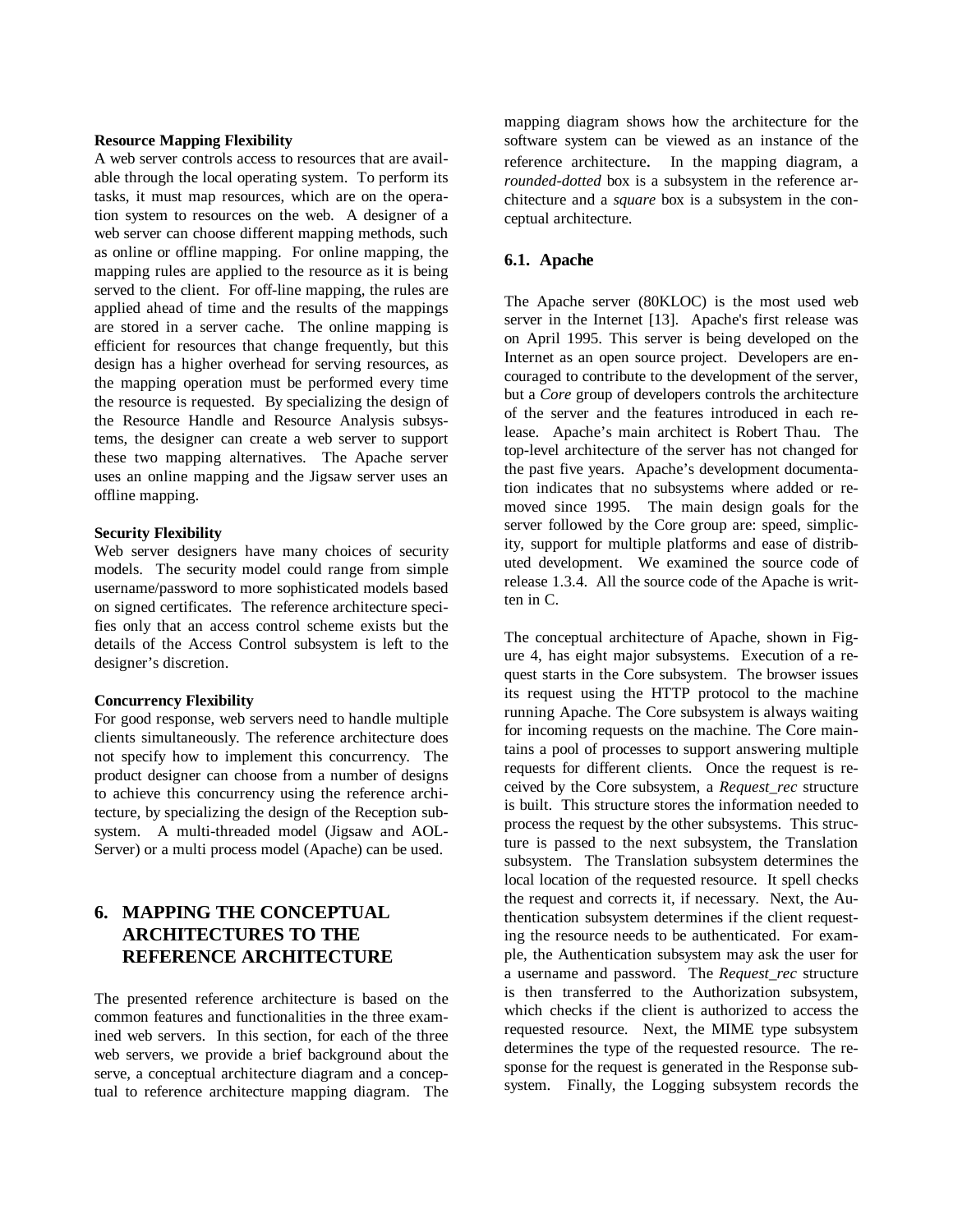request and the Core subsystem sends the response back to the browser. During the processing of the request, if any of the subsystems encounter an error, the error is recorded in the *Request\_rec* structure and the structure continues to be passed from subsystem to subsystem.



**Figure 4: Conceptual architecture of Apache.** 

The Util subsystem contains a regular expression engine, and URL and string manipulation libraries. The OS Layer abstracts many functionalities that are operating system dependent. The OS Layer has facilitated the porting of Apache to a multitude of platforms that range from mainframes to personal computers.



### **Figure 5: Conceptual to reference architecture mapping for Apache.**

Figure 5 shows the conceptual to reference architecture mapping for Apache. This mapping shows a good fit between the levels of architecture. The conceptual architecture of Apache has two more major subsystems than the reference architecture. For example, the functionality of the reference Access Control subsystem is divided between two subsystems in Apache: the Authentication and Authorization subsystems. This design decision may be due to Apache's need to support distributed development. By providing finer detailed subsystems, the Apache Core group can manage the large number of developers working on the system.

### **6.2. AOLServer**

The AOLServer (164KLOC) is a commercial web server developed by AOL. Originally, the server was developed by NaviSoft, which was bought by AOL. The NS prefix in the server's subsystem names is an abbreviation for NaviSoft. For example, NSPerm subsystem stands for NaviSoft Permission subsystem. AOLServer's first release was early 1995. The source code of the server was open-sourced in mid-June 1999. We examined the first open source release; release 3.0, which did not contain any contributions from outside sources. The architect of the server isn't known as the development of the server was closed until recently. The main design goals for the server are to provide powerful support for sites that use databases extensively, and to provide extensibility using a maintainable and safe extension language. The AOLServer uses the Tool Command Language (TCL) as the extension language. We examined the source code of release 3.0. All the source code of AOLServer is written in C, except 4 KLOC of TCL. We did not extract the TCL part of the server.

Figure 6 shows the conceptual architecture of the AOL-Server, which has ten subsystems. The server contains a TCL interpreter embedded in it. As the server is geared towards sites that use databases extensively, the server contains a Database Interface subsystem that provides a façade to different types of databases. The Database Interface subsystem is used by many of the subsystems in the server. For example, the NSPerm subsystem could store access control information in a database.

The Communication Driver provides an interface that is communication protocol independent. It supports multiple network protocols such as the Secure Socket Layer (SSL), TCP sockets, and Unix sockets. The Daemon-Core subsystem translates the client's request into an internal structure, called *Conn,* that is passed to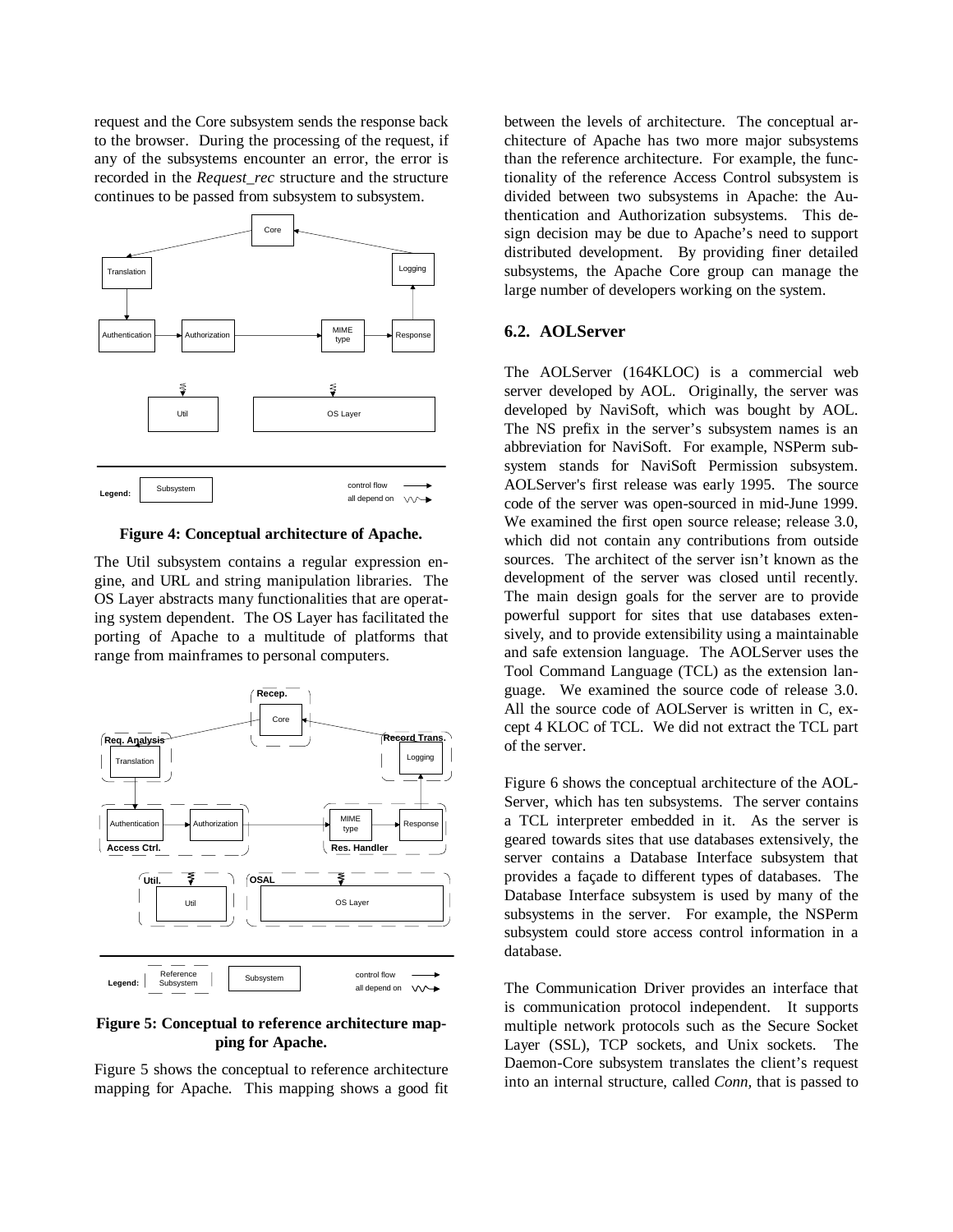the other subsystems. The Daemon subsystem checks if the requested resource is available. Then the NSPerm subsystem checks the permissions on the requested resource and ensures authorized access to resources on the system. The URL Handle subsystem carries out the request and generates the response. Finally, the NSLog subsystem records the processing of the request.



**Figure 6: Conceptual architecture of AOLServer.** 

To facilitate the porting of AOLServer, the designers supply a thread library, NSThread, which is platform independent. AOLServer contains a Timer subsystem that permits the developer to schedule events that are executed at different time intervals. The Timer subsystem is used to timeout connections to database servers and to signal clean up for the cache structures used by AOLServer.

Some of the interesting points in the conceptual to reference architecture mapping for AOLServer, shown in Figure 7, are:

- The AOLServer design does not provide a clear separation between the Reception and Request Analysis subsystems.
- Support for multiple network protocols is important for the designers. This may be attributed to the commercial customer base of AOL-Server and their needs for a server that can support multiple network protocold, such as the SSL protocol used for secure online commerce.
- The OSAL and Utility subsystems are much richer than their equivalent in Apache. OSAL provides a portable thread library implementation. Also, the Utility subsystem has a database Interface, a Timer and a full TCL language interpreter.



**Figure 7: Conceptual to reference architecture mapping for AOLServer.** 

#### **6.3. Jigsaw**

The Jigsaw server (106KLOC) is an experimental server developed by the World Wide Web Consortium (W3C). Jigsaw's first release was in May 1996. The main architect of Jigsaw is Yves Lafon. The development documentation of the server indicates that the architecture of the server has not changed for the past two and a half years. The W3C uses the server for analyzing Internet protocols and standards. The server code is open sourced but its development is not as active as Apache's. We examined the source code of release 2.0.1. All the source code of Jigsaw is written in Java.



**Figure 8: Conceptual architecture of Jigsaw.** 

The conceptual architecture of Jigsaw, shown in Figure 8, has seven subsystems. The Daemon subsystem sup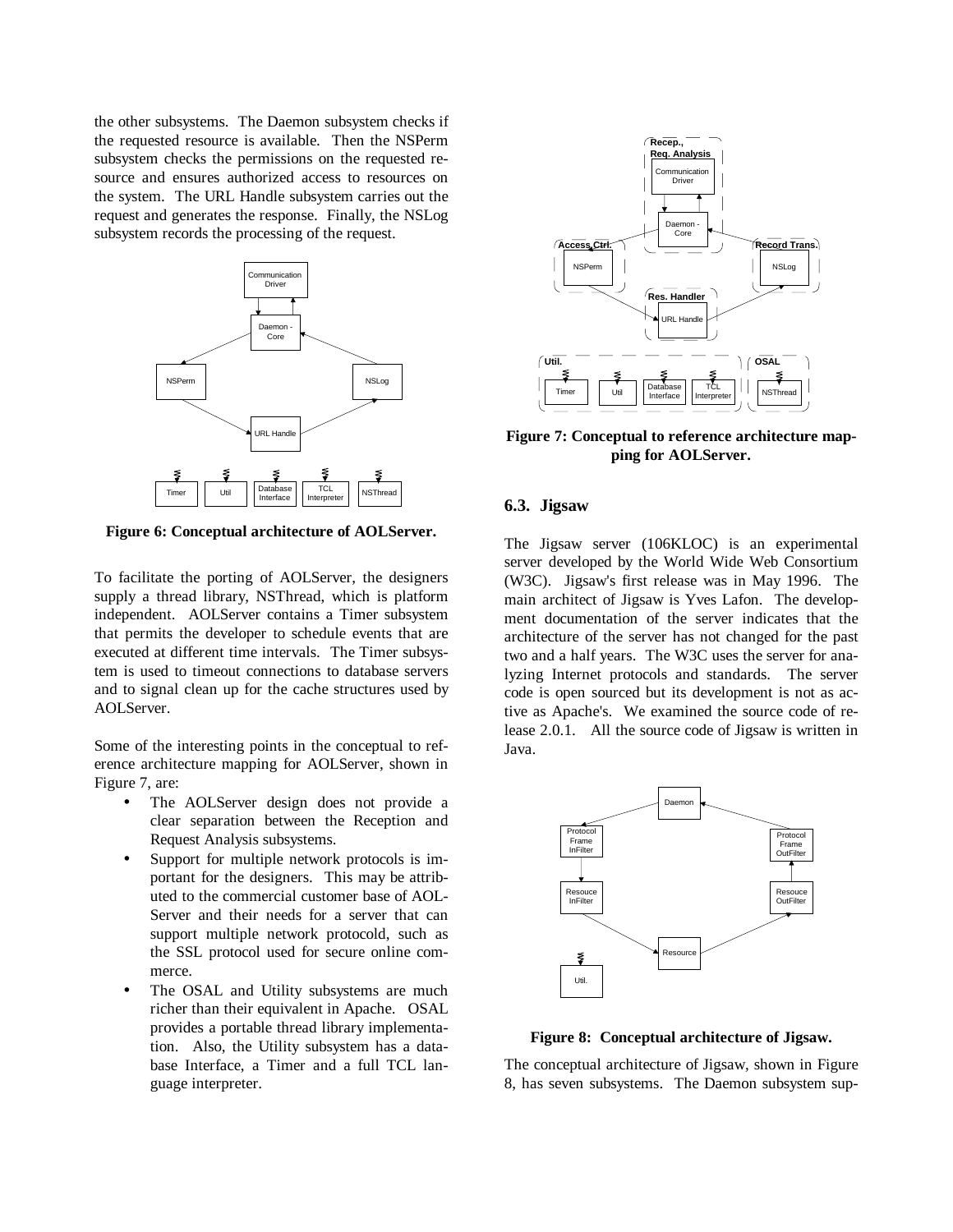ports various protocols used to request resources on the network. It also provides the thread pools needed to handle multiple requests concurrently. As can be seen in Figure 8, Jigsaw contains four types of filter subsystems. A browser request passes through two filter subsystems before the Resource subsystem processes the request and generates the response. The request passes through another pair of filters after the response has been generated. The choice of filters is based on the resource itself and the type of the protocol used to request the resource. Jigsaw provides different levels of filters, such as protocol and resource filters. This emphasis on filters may be due to the experimental nature of the server. These filter are useful for different types of benchmarking and for experimenting with new phases in the request processing. As with the other servers, there is a Utility subsystem that provides functionalities that are used throughout the server.

In the conceptual to reference architecture mapping for Jigsaw shown in Figure 9, we notice that an OSAL does not exist. The server is developed in the Java language, which has standard package that provides the needed platform independent layer.

| Web<br><b>Server</b> | Main<br>architect | <b>Development</b><br>type | Date of<br>1 <sup>st</sup><br>release | Code<br>size<br>(KLOC) | Impl.<br>language | Arch.<br>stable for<br>(years) | Number of<br>conceptual<br>subsystems |
|----------------------|-------------------|----------------------------|---------------------------------------|------------------------|-------------------|--------------------------------|---------------------------------------|
| Apache               | Robert Thau       | Open source                | April 1995                            | 80                     | C                 |                                |                                       |
| <b>AOLServer</b>     | Unknown           | Commercial                 | May 1995                              | 164                    | C & TCL           | -                              | 10                                    |
| <b>Jigsaw</b>        | <b>Yves Lafon</b> | Experimental               | May 1996                              | 106                    | Java              | 2.5                            | ⇁                                     |

| Table 1: Statistics for the different web servers. |  |
|----------------------------------------------------|--|
|----------------------------------------------------|--|

| Reference                | <b>Apache</b>   | <b>AOLServer</b>  | <b>Jigsaw</b>             |  |
|--------------------------|-----------------|-------------------|---------------------------|--|
| <b>Architecture</b>      |                 |                   |                           |  |
| Core<br><b>Reception</b> |                 | Communication     |                           |  |
|                          |                 | Driver,           | Daemon                    |  |
|                          |                 | Daemon-Core       |                           |  |
| <b>Request</b>           | Translation     |                   |                           |  |
| <b>Analysis</b>          |                 |                   |                           |  |
| <b>Access</b>            | Authentication, | <b>NSPerm</b>     | Protocol Frame In Filter, |  |
| <b>Control</b>           | Authorization   |                   | Resource InFilter         |  |
| <b>Resource</b>          | MIME type,      | <b>URL Handle</b> | Resource                  |  |
| <b>Handle</b>            | Response        |                   |                           |  |
| <b>Record</b>            | Logging         | <b>NSLog</b>      | Protocol Frame OutFilter, |  |
| <b>Transaction</b>       |                 |                   | Resource OutFilter        |  |
| Util                     | Util            | Util.             | Util                      |  |
|                          |                 | DB Interface,     |                           |  |
|                          |                 | TCL Interpreter,  |                           |  |
|                          |                 | Timer             |                           |  |
| <b>OSAL</b>              | <b>OS</b> Layer | <b>NS</b> Thread  | (Java support)            |  |

**Table 2: Summary of the conceptual to reference architecture mapping.**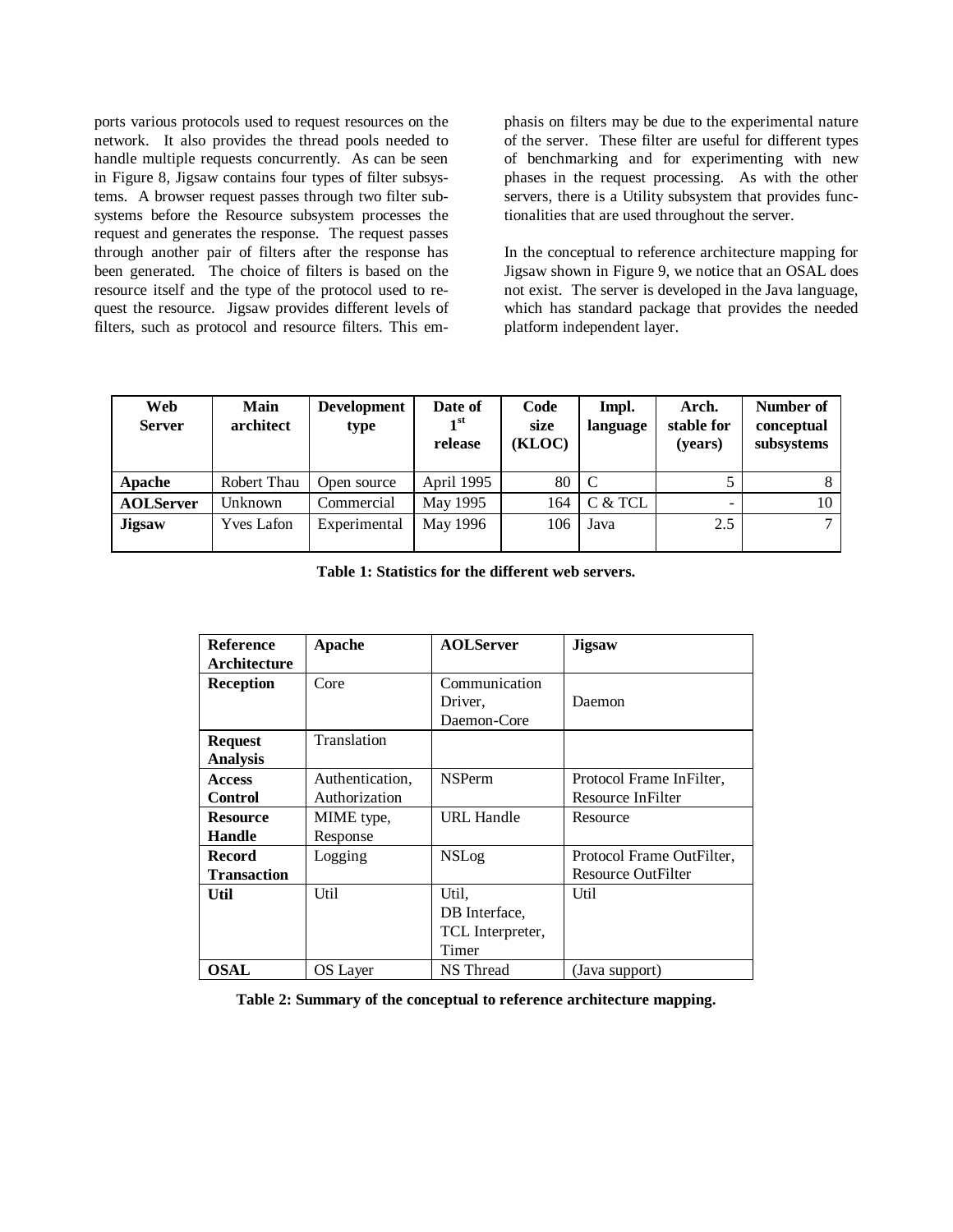

**Figure 9: Conceptual to reference architecture mapping for Jigsaw.** 

### **6.4. Summary of mappings**

Table 1 summarizes the characteristics of the presented web servers. They were designed and developed by separate organizations using various development techniques and languages. The diversity of the examined software systems indicates that our derived reference architecture is not biased to any development technique or organization. Examining Table 2 that summarizes the mappings from conceptual to reference architecture for each web server, we notice that the conceptual architecture of each web server fits well in the reference architecture for web servers. The main differences in structure between the reference and conceptual architectures are some splitting and merging of subsystems and differing numbers of support subsystems.

## **7. CONCLUSION**

A reference architecture helps in system understanding. It provides a standard structure to compare different architectures in the same domain. It can be used as a framework to assist in improving system reuse, and it facilitates both forward and reverse engineering of products in the domain.

This paper has presented a process for deriving a reference architecture of a domain, by a non-domain expert. Using multiple software systems from the domain, and some domain knowledge, we derived a reference architecture for web servers. We validated the presented reference architecture using three open source systems: Apache, AOLServer, and Jigsaw. Clearly, more validation of the derived reference architecture would be beneficial and is needed. We encourage web server developers to examine our reference architecture and validate it against their servers. Finally, we hope that our presented reference and conceptual architecture for web servers will be helpful in providing a better understanding for the web server domain.

### **ACKNOWLEDGEMENTS**

The concrete and conceptual architecture of the Apache web server is based on early work done by: Octavian Andrei Dragoi, Richard Gregory, Eric Lee, Thomas Parry, Jean Preston, Mark Scott, and Ladan Tahvildari, as part of CS 746G, a graduate computer science course offered at the University of Waterloo. The authors would like to thank Thomas Parry for his help in developing the conceptual and concrete architecture for the Jigsaw web server, and Ivan Bowman for providing a robust Java extractor.

### **References**

- [1] G. Abowd, J. Pitkow, R. Kazman, "Analyzing" Differences Between Internet Information System Software Architectures", *Proceedings of ICC '96*, Dallas, TX, June 1996.
- [2] The AOLServer server homepage. Available online at http://www.aolserver.com
- [3] The Apache server homepage. Available online at http://www.apache.org/httpd.html
- [4] J. Bergey, G. Campbell, P. Clements, S. Cohen, L. Jones, R. Krut, L. Northrop, and D. Smith. Second DoD Product Line Practice Workshop Report. Technical Report CMU/SEI-99-TR-015, Carnegie Mellon University, October 1999.
- [5] Ivan T. Bowman, R. C. Holt, and Neil V. Brewster. Linux as a Case Study: Its Extracted Software Architecture. In *Proceedings of ICSE'99,* Los Angeles, May 1999.
- [6] W. Eixelsberger, M. Ogris, H. Gall, and B. Bellay. Software architecture recovery of a program family. In *Proceedings of ICSE '98,*  Kyoto, Japan, Apr. 1998.
- [7] P. J. Finnigan, R. C. Holt, I. Kalas, S. Kerr, K. Kontogiannis, H. A. Muller, J. Mylopoulos, S.